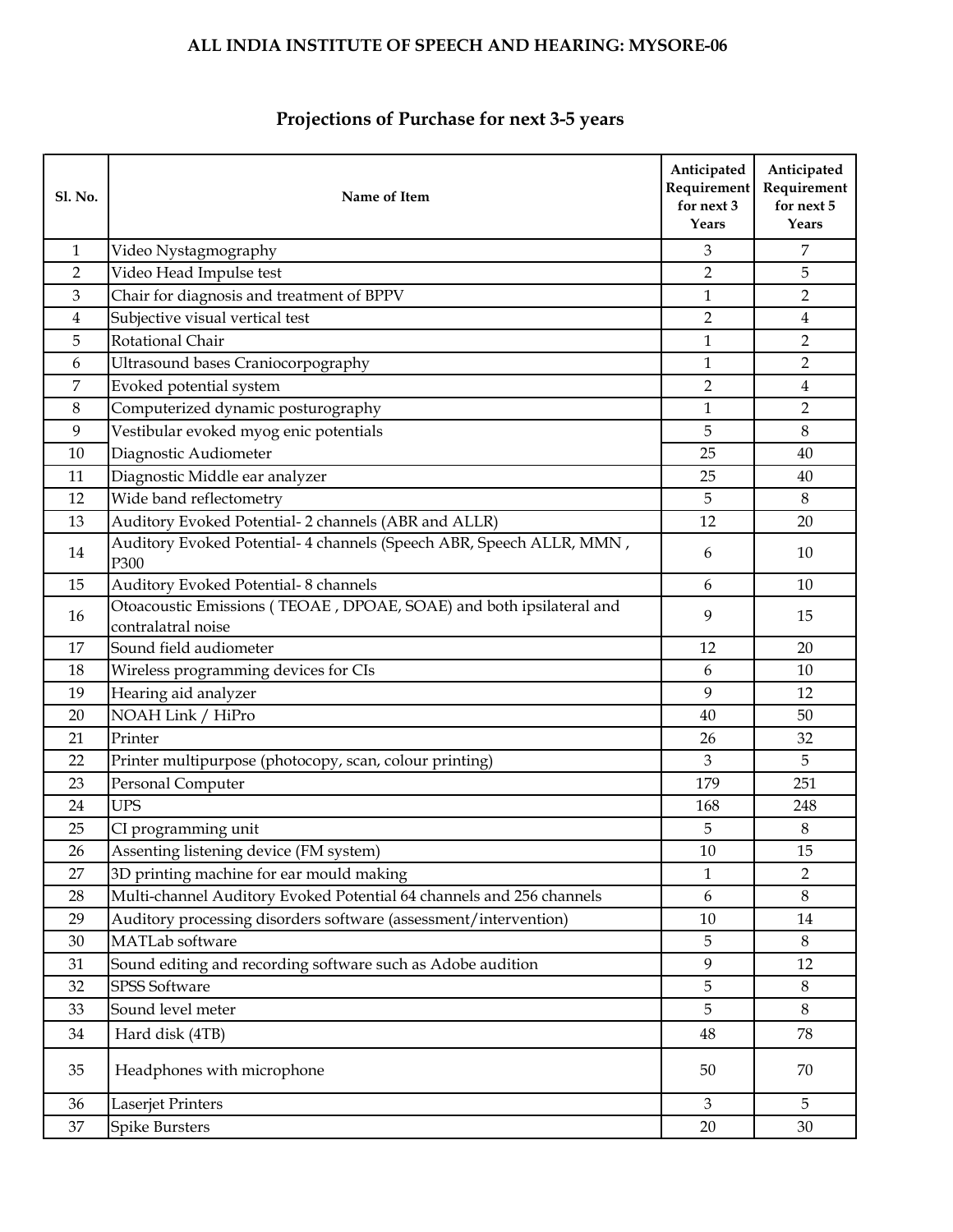| 38 | Speakers                                                                                                                                                                                                                        | 5                        | 10   |
|----|---------------------------------------------------------------------------------------------------------------------------------------------------------------------------------------------------------------------------------|--------------------------|------|
| 39 | Digital voice recorders                                                                                                                                                                                                         | 10                       | 15   |
| 40 | Handycam                                                                                                                                                                                                                        | 3                        | 5    |
| 41 | Peacock chairs                                                                                                                                                                                                                  | 1300                     |      |
| 42 | <b>Tables</b>                                                                                                                                                                                                                   | 700                      |      |
| 43 | Steel Storage cup-board                                                                                                                                                                                                         | 20                       |      |
| 44 | Filing cabinets                                                                                                                                                                                                                 | 20                       |      |
| 45 | Podium                                                                                                                                                                                                                          | 4                        | 4    |
| 46 | Multifunction printers - copier, scanner, duplex printer                                                                                                                                                                        | 5                        |      |
| 47 | Laserjet printers & scanners                                                                                                                                                                                                    | 10                       |      |
| 48 | Software development for online entrance examinations                                                                                                                                                                           | $\overline{2}$           |      |
| 49 | Software development for online application process                                                                                                                                                                             |                          | 1    |
| 50 | Teaching aids (Pens & dusters)                                                                                                                                                                                                  | 1500                     | 2500 |
| 51 | Software                                                                                                                                                                                                                        | 10                       | 10   |
| 52 | Models                                                                                                                                                                                                                          | 35                       |      |
| 53 | Web meeting platforms (10 licences - 1 year)                                                                                                                                                                                    | 10                       | 10   |
| 54 | Laptops                                                                                                                                                                                                                         | 16                       | 9    |
| 55 | Cameras with built-in microphones and speakers                                                                                                                                                                                  | 60                       |      |
| 56 | Mini portable public address systems, pointers                                                                                                                                                                                  | 10                       |      |
| 57 | Hard Disk-1 Terabyte                                                                                                                                                                                                            | 2                        |      |
| 58 | Multi functioning printer                                                                                                                                                                                                       | 1                        |      |
| 59 | E-office software                                                                                                                                                                                                               | $\overline{\phantom{a}}$ |      |
| 60 | Online applications for jobs                                                                                                                                                                                                    | $\overline{\phantom{0}}$ |      |
| 61 | Wooden working tables                                                                                                                                                                                                           | 3                        |      |
| 62 | All in one computers                                                                                                                                                                                                            | 3                        |      |
| 63 | <b>Steel Almirah</b>                                                                                                                                                                                                            | $\overline{2}$           |      |
| 64 | Filling Cabinet(4 Compartment)                                                                                                                                                                                                  | 2                        |      |
| 65 | Office Chairs(low back)                                                                                                                                                                                                         | 4                        |      |
| 66 | Pedestal fan                                                                                                                                                                                                                    | 2                        |      |
| 67 | Working stations                                                                                                                                                                                                                |                          |      |
| 68 | Ac for Meeting Hall                                                                                                                                                                                                             | $\overline{2}$           |      |
| 69 | DIJ Mavic 2 Pro Drone Cam                                                                                                                                                                                                       | $\mathbf{1}$             |      |
| 70 | DSLR Cameras for Videography , Canon 5D Mark III. Sony Alpha a7SII, Nikon<br>D810, Panasonic Lumix GH4<br>Lenses<br>Nikon Nikkor 24mm f/ 1.4g, UV Filter, Zoom lense                                                            | 1                        |      |
| 71 | Audio • Portable Digital Audio Recorder Zoom H5 • Wireless Microphone<br>Sennheiser EW 112P · Rode VideoMic Pro+ Compact Directional On-Camera<br>Shotgun Condenser Microphone · Digital Voice Recorder                         | 1                        |      |
| 72 | Support and Stabilizer, • Tripod • Gorilla Pod • DJI Ronin-S Essentials<br>Handheld Camera Gimbal for DSLR and mirrorless Cameras (Black) • Pro<br>Camera Stabilizer Steady Cam Handheld Steadicam For Camcorder DSLR<br>Gimbal | 1                        |      |
| 73 | Content Writing Tools ex: (Hemingway Editor/Grammarly etc.)                                                                                                                                                                     | 1                        |      |
| 74 | Flipbook / E-book Creator software                                                                                                                                                                                              | $\mathbf{1}$             |      |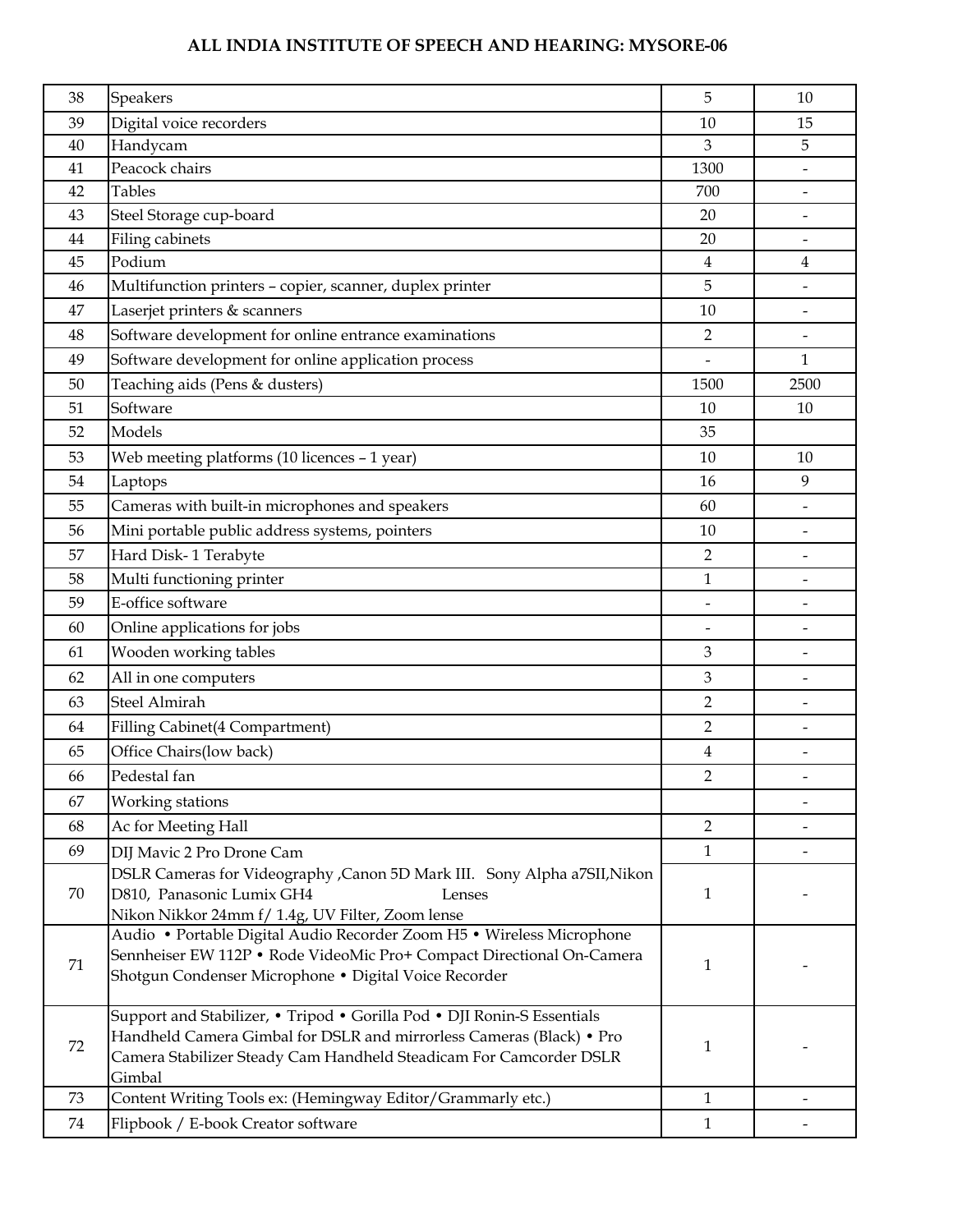| 75  | Adobe Light Room                                                                                                                                   | $\mathbf{1}$                                                                                                                   | $\mathbf{1}$                                                                                                    |
|-----|----------------------------------------------------------------------------------------------------------------------------------------------------|--------------------------------------------------------------------------------------------------------------------------------|-----------------------------------------------------------------------------------------------------------------|
| 76  | Adobe After effects                                                                                                                                | 1                                                                                                                              | $\mathbf{1}$                                                                                                    |
| 77  | Multifunctional Color Printer (with copier, scanner, printer and fax)                                                                              | 1                                                                                                                              | $\mathbf{1}$                                                                                                    |
| 78  | Color Digital Duplicator                                                                                                                           | 1                                                                                                                              | 1                                                                                                               |
| 79  | Video Animation Software                                                                                                                           | 1                                                                                                                              |                                                                                                                 |
| 80  | Adobe Acrobat Software                                                                                                                             | 1                                                                                                                              |                                                                                                                 |
| 81  | Graphic Tablet & Pen                                                                                                                               | 1                                                                                                                              | $\mathbf{1}$                                                                                                    |
| 82  | Pediatric Audiometer                                                                                                                               | 31                                                                                                                             | 55                                                                                                              |
| 83  | Otoscope                                                                                                                                           | 31                                                                                                                             | 55                                                                                                              |
| 84  | Oto-Acoustic Emission with AABR                                                                                                                    | 31                                                                                                                             | 55                                                                                                              |
| 85  | Auditory Brainstem Response (ABR)                                                                                                                  | 31                                                                                                                             | 55                                                                                                              |
| 86  | Impedance Audiometer                                                                                                                               | 31                                                                                                                             | 55                                                                                                              |
| 87  | Diagnostic Audiometer                                                                                                                              | 31                                                                                                                             | 55                                                                                                              |
| 88  | Hearing Aid Programmer                                                                                                                             | 10                                                                                                                             | 25                                                                                                              |
| 89  | Digital Hearing Aids                                                                                                                               | 22500                                                                                                                          | 45000                                                                                                           |
| 90  | Therapy materials and Software                                                                                                                     | 10 sets                                                                                                                        | 20 sets                                                                                                         |
| 91  | Audiometric booth                                                                                                                                  | 10                                                                                                                             | 20                                                                                                              |
| 92  | <b>ENT</b> tools                                                                                                                                   | 10                                                                                                                             | 20                                                                                                              |
| 93  | Epidemiological data sheet & IEC materials                                                                                                         | 31 sets                                                                                                                        | 55 sets                                                                                                         |
| 94  | Furnitures (Office tables, Computer tables, Cushion Chairs, Executive chairs,<br>Notice Boards, Cupboards, Curtains, Custom made furnitures etc,.) | 38 sets                                                                                                                        | 60 sets                                                                                                         |
| 95  | Stationeries (Papers, pens, pencils, eraser, stapler, scissors, pins, markers, files<br>etc.,                                                      | 38 sets                                                                                                                        | 60 sets                                                                                                         |
| 96  | <b>RFID</b> System                                                                                                                                 | 5 nos. (a.<br>RFID tags;<br>b. staff work<br>station; c.<br>anti-theft<br>detection<br>gate; d.<br>application<br>software; e. | 3 nos. (a.<br>RFID tags, b.<br>book drops;<br>c. patron self<br>check-out<br>station;<br>d.shelf<br>management) |
| 97  | Book scanner                                                                                                                                       | 1 no.                                                                                                                          | Nil                                                                                                             |
| 98  | All-in-One Computers                                                                                                                               | 10                                                                                                                             | 15                                                                                                              |
| 99  | Mobile shelving rack                                                                                                                               | $1$ nos. $(7)$                                                                                                                 | $1$ nos. $(7$ feet $)$                                                                                          |
| 100 | Interactive white board/ smart board                                                                                                               | 1 nos.                                                                                                                         | Nil                                                                                                             |
| 101 | Wet & dry vacuum cleaner                                                                                                                           | $\mathbf{1}$                                                                                                                   | $\mathbf{1}$                                                                                                    |
| 102 | Book vacuum cleaner                                                                                                                                | $\mathbf{1}$                                                                                                                   | $\mathbf{1}$                                                                                                    |
| 103 | Digital display board                                                                                                                              | 1                                                                                                                              | $\overline{2}$                                                                                                  |
| 104 | Audio/video/graphic design/e-learning software                                                                                                     | 5                                                                                                                              | 6                                                                                                               |
| 105 | Teleprompter                                                                                                                                       | $\mathbf{1}$                                                                                                                   | Nil                                                                                                             |
| 106 | Lecture capturing system                                                                                                                           | $\mathbf{1}$                                                                                                                   | Nil                                                                                                             |
| 107 | Digital camera for video recording olectures                                                                                                       | $\mathbf{1}$                                                                                                                   | Nil                                                                                                             |
| 108 | Home theatre system                                                                                                                                | 1                                                                                                                              | Nil                                                                                                             |
| 109 | Table-top paper cutter                                                                                                                             | $\mathbf{1}$                                                                                                                   | $\mathbf{1}$                                                                                                    |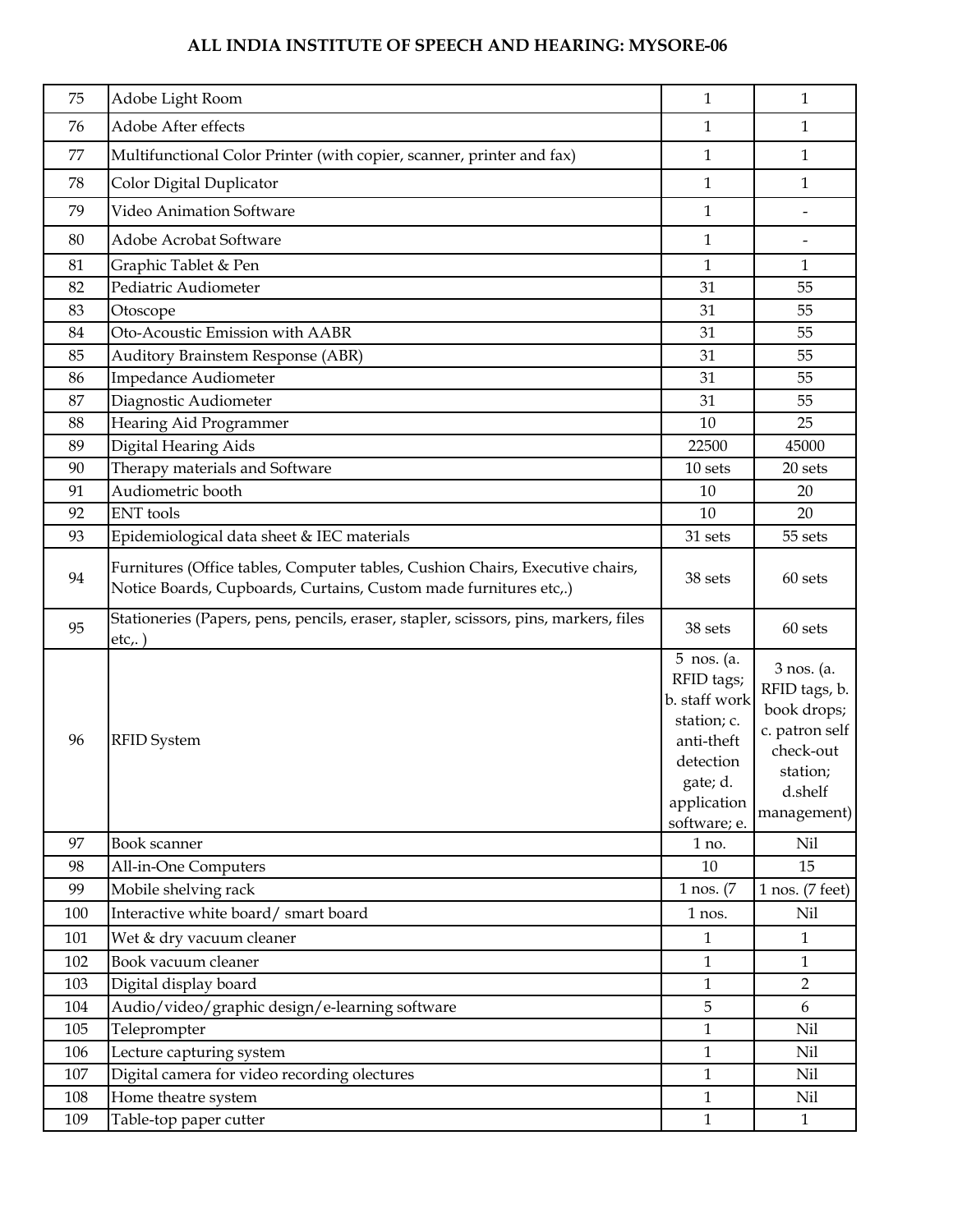| 110 | Digital projector                                               | 1                            | Nil            |
|-----|-----------------------------------------------------------------|------------------------------|----------------|
| 111 | Reading tables                                                  | 10                           | 20             |
| 112 | Reading chairs                                                  | 20                           | 40             |
| 113 | <b>Executive chairs</b>                                         | 5                            | 5              |
| 114 | Discussion board/table with chairs (10 seater)                  | $\mathbf{1}$                 | Nil            |
| 115 | Printing equipment                                              | 3                            | $\overline{2}$ |
| 116 | Binding equipment                                               | $\overline{2}$               | $\overline{2}$ |
| 117 | Printing accessories                                            | 4                            | 4              |
| 118 | <b>Binding</b> accessories                                      | $\overline{\mathbf{4}}$      | $\overline{4}$ |
| 119 | Table-top glass                                                 | 14                           | 10             |
| 120 | Book trolley                                                    | $\overline{2}$               | $\overline{2}$ |
| 121 | Wall-mount book shelves                                         | 5                            | 10             |
| 122 | Lecture hall solution                                           | $\mathbf{1}$                 | Nil            |
| 123 | Tambour Door Unit                                               | $\overline{\mathbf{4}}$      | 6              |
| 124 | Book racks                                                      | 10                           | 20             |
| 125 | Office table                                                    | 11                           | 29             |
| 126 | Office chair                                                    | $\overline{7}$               | 25             |
| 127 | Equipment for voice recording, editing, mixing and broadcasting | $\mathfrak{B}$               | $\mathfrak{Z}$ |
| 128 | Software for sound recording, editing and mixing                | $\mathbf{1}$                 | 1              |
| 129 | Headset                                                         | $\overline{7}$               | 25             |
| 130 | Webcam                                                          | $\overline{7}$               | 15             |
| 131 | Tabs                                                            | 5                            | 10             |
| 132 | Antiglare filter for monitors of the systems                    | 9                            | 20             |
| 133 | Colour printer (scanner/photocopy etc. multifunction machine)   | $\mathbf{1}$                 | $\overline{2}$ |
| 134 | <b>External hard disks</b>                                      | 7                            | 25             |
| 135 | Avaz AAC English iOS and Android                                | 5                            | $\overline{4}$ |
| 136 | Board maker online professional                                 | 5                            | $\overline{4}$ |
| 137 | Cloud storage space for TCPD data                               | 20 users                     | 40 users       |
| 138 | Licensed telepractice software                                  | 10 users                     | 40 users       |
| 139 | Operating Microscope OPMI Movena Carl Zeiss                     | 2                            | 3              |
| 140 | Operating Microscope Pico Carl Zeiss                            | $\overline{2}$               | 3              |
| 141 | Operating Microscope-OPMI Sensera Carl Zeiss                    | 1                            | 2              |
| 142 | Micro Motor Bein Air Motor                                      | 4                            | 6              |
| 143 | Automated external Defibrillator                                | $\overline{\mathbf{4}}$      | 6              |
| 144 | Anaesthesia Boyles Apparatus/ Anaesthesia machine work station  | $\overline{4}$               | 6              |
| 145 | Surgical Diathermy caurtry                                      | 3                            | 5              |
| 146 | Ø Monopolar                                                     | $\overline{\phantom{0}}$     |                |
| 147 | $\varnothing$ Biopolar                                          | $\qquad \qquad \blacksquare$ |                |
| 148 | Operating table (Hydraulic Table with Remote control)           | 5                            | 8              |
| 149 | Triple Dome Surgical ceiling Light LED                          | $\overline{4}$               | 6              |
| 150 | Cold Light Source                                               | $\overline{4}$               | 6              |
| 151 | Autoclave Machine                                               | $\overline{2}$               | $\mathfrak{Z}$ |
| 152 | Hospital Refrigerator                                           | $\overline{2}$               | $\mathfrak{Z}$ |
| 153 | Bronchoscope                                                    | $\overline{2}$               | $\mathfrak{Z}$ |
| 154 | $O^2$ (Oxygen) Cylinder                                         | 5                            | $8\,$          |
| 155 | Portable X-Ray Unit                                             | $\mathbf{1}$                 | $\overline{2}$ |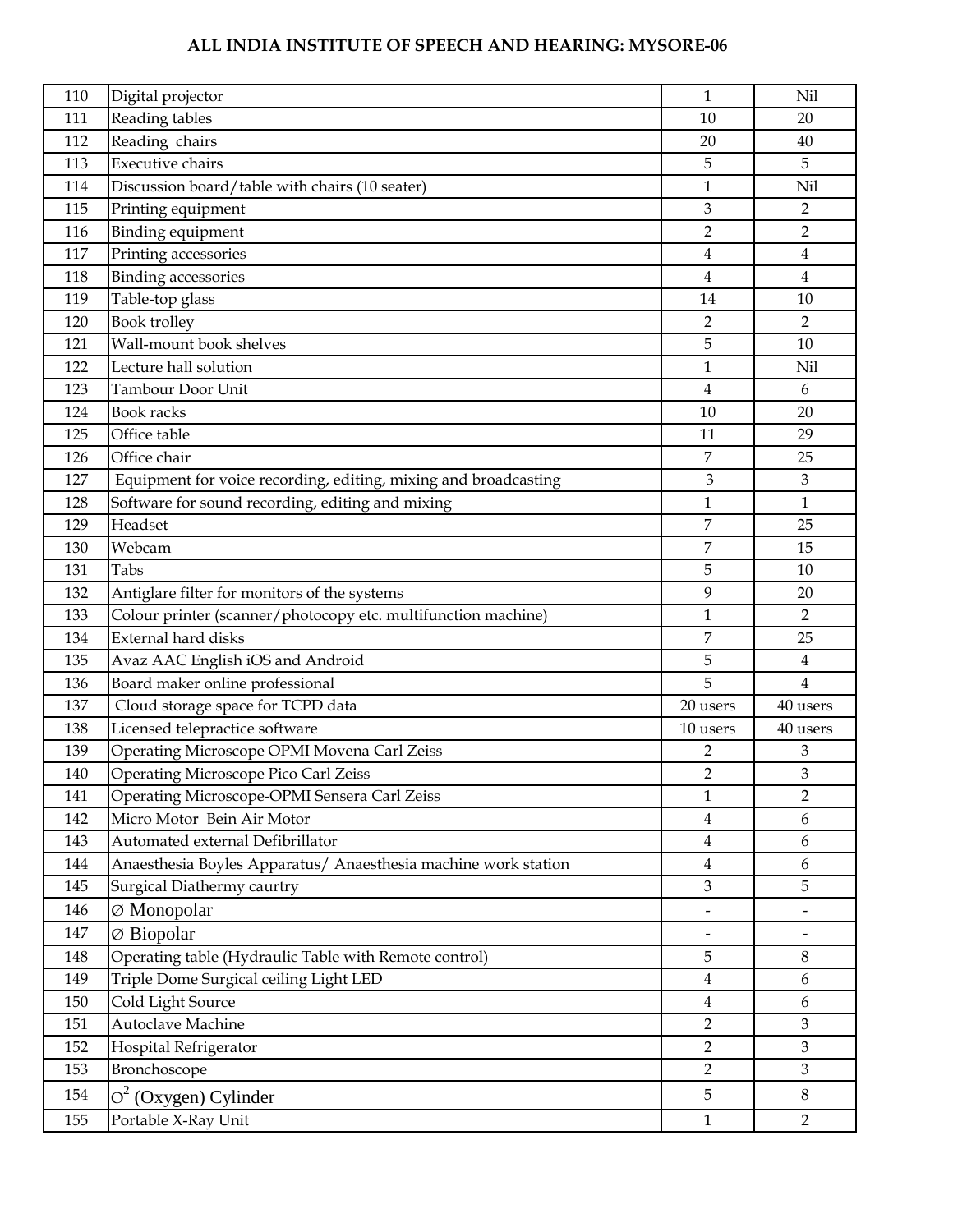| 156 | <b>Scrub Station</b>                                | 2                       | 3                  |
|-----|-----------------------------------------------------|-------------------------|--------------------|
| 157 | <b>Suction Apparatus</b>                            | 3                       | 5                  |
| 158 | <b>Patient Stretcher</b>                            | 5                       | $\,8\,$            |
| 159 | <b>Surgeon Chairs</b>                               | 7                       | 11                 |
| 160 | Anaesthesia Stool                                   | 5                       | 8                  |
| 161 | Mayo's Dressing Table                               | 5                       | $\,8\,$            |
| 162 | Mayo's Trolly                                       | 20                      | 30                 |
| 163 | <b>Instrument Table</b>                             | 10                      | 15                 |
| 164 | Otoscope                                            | $\mathbf{1}$            | $\mathbf{1}$       |
| 165 | Endoscope 0° (Portable scope with battery back up)  | $\mathbf{1}$            | $\overline{2}$     |
| 166 | Endoscope 70° (Portable scope with battery back up) | $\mathbf{1}$            | $\overline{2}$     |
| 167 | Ventilator                                          | 5                       | $\,8\,$            |
| 168 | Cardiac Monitors                                    | 12                      | 18                 |
| 169 | Emergency Trolly (crash Cort)                       | 7                       | 10                 |
| 170 | <b>ABG</b> Machine                                  | $\mathbf{1}$            | $\overline{2}$     |
| 171 | Nebulization machine                                | 3                       | 5                  |
| 172 | Pulse oximeter                                      | 3                       | 5                  |
| 173 | ECG machine multi channel (12 channel)              | $\overline{\mathbf{4}}$ | 6                  |
| 174 | Portable blood and fluid warmer (in line)           | 3                       | 5                  |
| 175 | Ambu bag Infant and adult                           | 5                       | 8 Each             |
| 176 | ICU (hospital) bed                                  | $\overline{7}$          | 10                 |
| 177 | Patient attender cot with bed                       | $\overline{2}$          | $\mathfrak{Z}$     |
| 178 | Duty room cot with bed                              | 10                      | 15                 |
| 179 | Medication trolly                                   | 3                       | 5                  |
| 180 | Dressing trolly                                     | $\overline{4}$          | 6                  |
| 181 | Metal cupboard                                      | 3                       | 5                  |
| 182 | Square stools (metal)                               | 30                      | 45                 |
| 183 | Bed side screen                                     | $\overline{2}$          | 3                  |
| 184 | Iv stand                                            | 29                      | 44                 |
| 185 | Hospital bed                                        | 20                      | 30                 |
| 186 | Bed side lockers                                    | 28                      | 40                 |
| 187 | Baby weighing machine                               | $\overline{2}$          | 3                  |
| 188 | MLS Set                                             | $3\,\mathrm{sets}$      | $5\,\mathrm{sets}$ |
| 189 | Adeno tonsillectomy Set                             | $3\,\mathrm{sets}$      | 5 sets             |
| 190 | SMR/ Septoplasty Set                                | 3 sets                  | 5 sets             |
| 191 | <b>FESS</b>                                         | 3 sets                  | 5 sets             |
| 192 | Mastoidectomy Set                                   | 3 sets                  | 5 sets             |
| 193 | Stapedotomy Set                                     | $3\,\mathrm{sets}$      | 5 sets             |
| 194 | Tracheostomy Set/tubes                              | 3 sets                  | 5 sets             |
| 195 | Myringotomy Set                                     | 3 sets                  | 5 sets             |
| 196 | Rhinoplasty Set                                     | 3 sets                  | 5 sets             |
| 197 | Thyroplasty Set                                     | 3 sets                  | 5 sets             |
| 198 | Retractors                                          | 12                      | 18                 |
| 199 | scissors                                            | 12                      | 18                 |
| 200 | Suturing needle cutting and round body              | 20                      | 30                 |
| 201 | Chittle forceps                                     | 20                      | 30                 |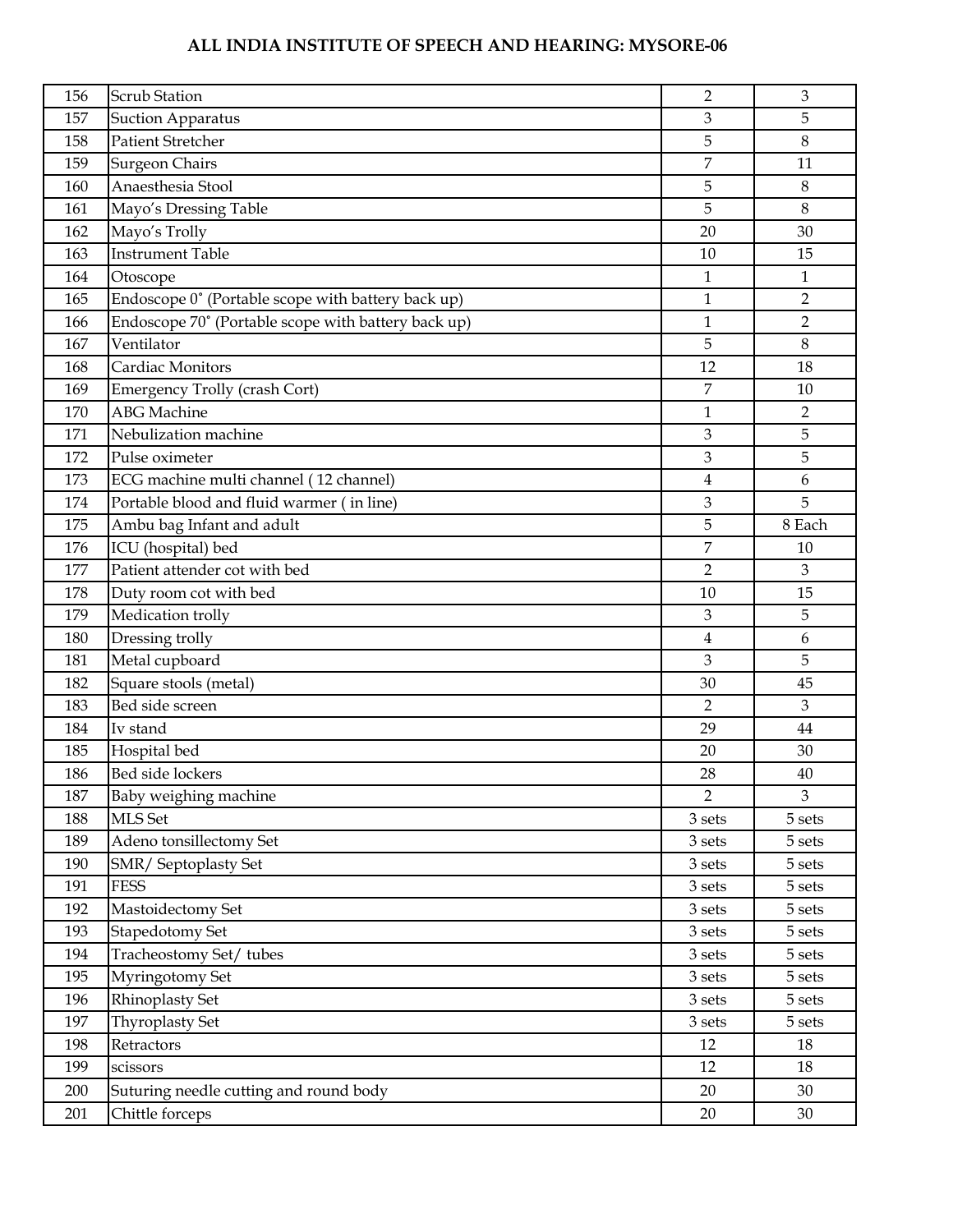| 202 | Small square steel trays                                                           | 24                      | 36             |
|-----|------------------------------------------------------------------------------------|-------------------------|----------------|
| 203 | Big square steel trays                                                             | 24                      | 36             |
| 204 | Formalin chamber (70 Machine)                                                      | $\mathfrak{B}$          | 5              |
| 205 | Medical incubator                                                                  | $\mathbf{1}$            | 2              |
| 206 | Hot air oven                                                                       | $\mathbf{1}$            | 2              |
| 207 | Laboratory furnaces                                                                | 1                       | 2              |
| 208 | Laboratory microscope                                                              | $\overline{2}$          | 4              |
| 209 | Electronic micro pipette                                                           | $\overline{2}$          | $\overline{4}$ |
| 210 | Binocular microscope                                                               | $\overline{2}$          | 4              |
| 211 | Forced air oven                                                                    | $\mathbf{1}$            | 2              |
| 212 | Orbital shakers                                                                    | $\mathbf{1}$            | 2              |
| 213 | Humidity chambers                                                                  | 1                       | 2              |
| 214 | Deep freezer                                                                       | $\mathbf{1}$            | $\overline{2}$ |
| 215 | Hand refractometer                                                                 | $\overline{2}$          | $\overline{4}$ |
| 216 | Centrifuge machine                                                                 | $\mathbf{1}$            | 2              |
| 217 | Auto analyser                                                                      | $\mathbf{1}$            | 2              |
| 218 | Ultra Centrifuge                                                                   | $\mathbf{1}$            | $\overline{2}$ |
| 219 | Electrophoresis Apparatus                                                          | $\mathbf{1}$            | $\overline{2}$ |
| 220 | Chromatography - GLC/GC, - Planar C, Paper C                                       | $\mathbf{1}$            | $\mathcal{P}$  |
|     | Haematology Analyzer Set up for RIA-Tumor Markers hormones, Viruses                |                         |                |
| 221 | (HIV/HbsAg)                                                                        | 1                       | 2              |
|     | OR Set up for ELISA                                                                |                         |                |
| 222 | Colorimeter                                                                        | 1                       | $\overline{2}$ |
| 223 | Operaing MicroscopeOPMI Movena Carlzeiss                                           | 2                       | 4              |
| 224 | <b>Operating MicroscopePico Carl Zeiss</b>                                         | $\overline{2}$          | 4              |
| 225 | Operating MicroscopeOPMI Sensera Carl Zeiss                                        | $\mathbf{1}$            | $\overline{2}$ |
| 226 | Micro Motor Bein Air Motor                                                         | $\overline{\mathbf{4}}$ | 6              |
| 227 | Automated external Defibrillator                                                   | $\overline{4}$          | 6              |
| 228 | Tablet                                                                             | $\mathbf{1}$            |                |
| 229 | Lab Video Audio Recording Solution                                                 | $\mathbf{1}$            |                |
| 230 | <b>Water Purifier</b>                                                              | $\mathbf{1}$            | 1              |
| 231 | Computers (latest configuration)                                                   | 59                      | 65             |
| 232 | Barcode Reader (heavy duty)                                                        | $\mathfrak{Z}$          | 5              |
|     | CCTV monitoring for therapy & security cameras with other accessories for          |                         |                |
| 233 | therapy rooms                                                                      | 90                      | 98             |
| 234 |                                                                                    | 35                      |                |
|     | Security CCTV cameras with other accessories them out the DCS building             |                         | 41             |
| 235 | Battery operated six seater cart (vehicle) for senior citizen transport within the | $\mathbf{1}$            | $\overline{2}$ |
|     | campus                                                                             |                         |                |
| 236 | Printer/Scanner (No's)                                                             | 17                      | 20             |
| 237 | Ultra Sound(No's)                                                                  | $\overline{2}$          | $\overline{4}$ |
| 238 | <b>Speech Buddies</b>                                                              | $\overline{2}$          | $\overline{4}$ |
| 239 | Vibrator from Talk Tools                                                           | $\mathbf{1}$            | $\overline{2}$ |
| 240 | Oral Cavity Model                                                                  | $\mathbf{1}$            | $\overline{2}$ |
| 241 | Oral stereognosis                                                                  | $\mathbf{1}$            | $\overline{2}$ |
| 242 | Pediatric rigid scope                                                              | $\mathbf{1}$            | $\overline{2}$ |
| 243 | High definition stroboscopic system                                                | $\mathbf{1}$            | $\overline{2}$ |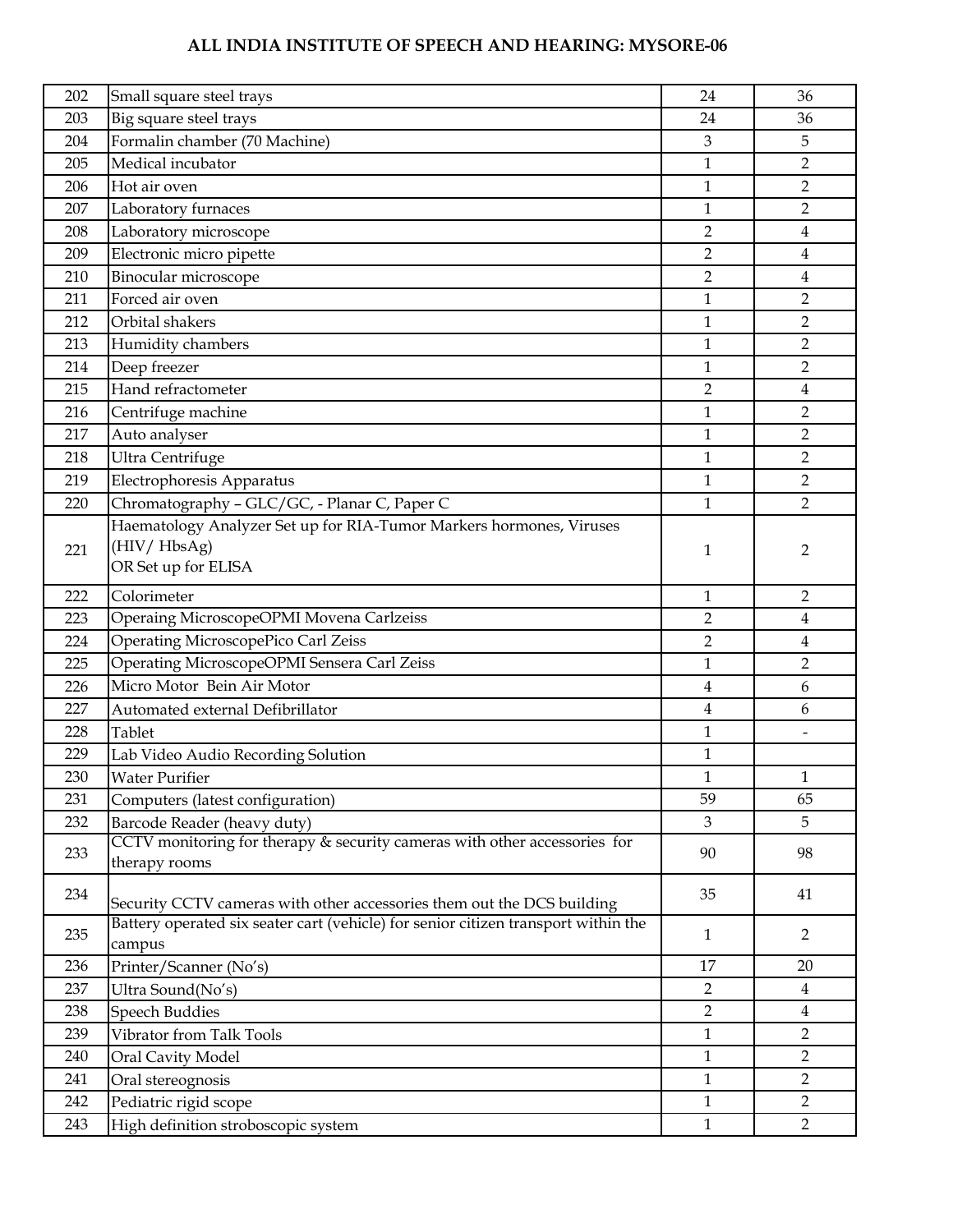| 244 | Videokymograph                                                                                  | $\qquad \qquad \blacksquare$ | 1              |
|-----|-------------------------------------------------------------------------------------------------|------------------------------|----------------|
| 245 | Speechifi                                                                                       | 1                            | $\overline{2}$ |
| 246 | Speak fluent                                                                                    | 1                            | $\overline{2}$ |
| 247 | Constant therapy                                                                                | 1                            | $\overline{2}$ |
| 248 | Focus on fluency                                                                                | $\mathbf{1}$                 | $\overline{2}$ |
| 249 | Lumosity                                                                                        | 1                            | $\overline{2}$ |
| 250 | Fluency flips                                                                                   | 1                            | $\overline{2}$ |
| 251 | E- prime software                                                                               | $\overline{2}$               | $\overline{4}$ |
| 252 | Video resources from Stuttering Foundation of America                                           | $\mathbf 1$                  | $\overline{2}$ |
| 253 | Cartridge                                                                                       | 16                           | 18             |
| 254 | *Surgical gloves (box)                                                                          | $1,080$ boxes                | $1,200$ boxes  |
| 255 | *Sanitizers (liters)                                                                            | 360 liter                    | 360 liter      |
| 256 | *Mask(box)                                                                                      | 400 boxes                    | 400 boxes      |
| 257 | *Face shield (piece)                                                                            | 500 pieces                   | 500 pieces     |
| 258 | Printing of pink cards (Case Id) (No's.)                                                        | 75000                        | 125000         |
| 259 | Pre registration form (No's.)                                                                   | 75000                        | 125000         |
| 260 | Case file folder (No's.)                                                                        | 30000                        | 50000          |
| 261 | File folder cabinet file (No's.)                                                                | 3000                         | 5000           |
| 262 | Centralized filing cabinet unit                                                                 | 1                            | $\overline{2}$ |
| 263 | Copy of Score sheet (No's.)                                                                     | 6000                         | 7200           |
| 264 | Copy of Proforma (No's.)                                                                        | 6000                         | 7200           |
| 265 | CP chair                                                                                        | 20                           | 40             |
| 266 | Therapy chair for children                                                                      | 200                          | 300            |
| 267 | Therapy Table for children                                                                      | 50                           | 100            |
| 268 | 3 Seater waiting chair (No's.)                                                                  | 50                           | 100            |
| 269 | Rotating stool and chair (No's.)                                                                | 10                           | 20             |
| 270 | Filing cabinet rack (No's.)                                                                     | 30                           | 50             |
| 271 | Automatic wheel chair (No's.)                                                                   | $\mathbf{1}$                 | $\overline{2}$ |
| 272 | Automatic wheel vehicle (No's.)                                                                 | 10                           | 20             |
| 273 | Dr. Speech Module stuttering                                                                    | $\mathbf{1}$                 | $\overline{2}$ |
| 274 | Video editing softwares                                                                         | 48                           |                |
|     |                                                                                                 |                              |                |
| 275 | Speech-Language Assessment material Aachen Aphasia Test (English version)                       | 1                            | 2              |
| 276 | Animated software as teaching aids to teach academic concepts                                   | $\overline{4}$               | $\,8\,$        |
| 277 | Computerized Module for special clinics / Units / Special OPDs                                  | $\mathbf{1}$                 | $\mathbf{1}$   |
| 278 | Computerized Module for -secondary OPDs ENT/ Psy / PT-OT/ external                              | $\overline{2}$               | $\overline{2}$ |
|     | consultants pediatrics/ Neurology etc                                                           |                              |                |
| 279 | Computerized Module for user credentials / security levels / Backups systems                    | $\mathbf{1}$                 | $\mathbf{1}$   |
|     | error monitoring system.<br>Computerized Module for -Centralized appointment system for various |                              |                |
| 280 | services at various sections/ units /Depts.                                                     | 1                            | $\mathbf{1}$   |
|     | Computerized Module for -Display and monitoring system for waiting areas /                      |                              |                |
| 281 | OPD / evaluation waiting area / I floor / II floor                                              | $\mathbf{1}$                 | 1              |
| 282 | App for registration, diagnostic and therapy                                                    | $\mathbf{1}$                 | $\mathbf{1}$   |
| 283 | Computerized Module for Speech Language Evaluation                                              | 1                            | $\mathbf{1}$   |
| 284 | Computerized Module for -Digitization of Medical Records                                        | $\mathbf{1}$                 | $\mathbf{1}$   |
|     | Computerized and digitization Module for -View records to various dept/                         |                              |                |
| 285 | sections / OPDs                                                                                 | $\mathbf{1}$                 | $\mathbf{1}$   |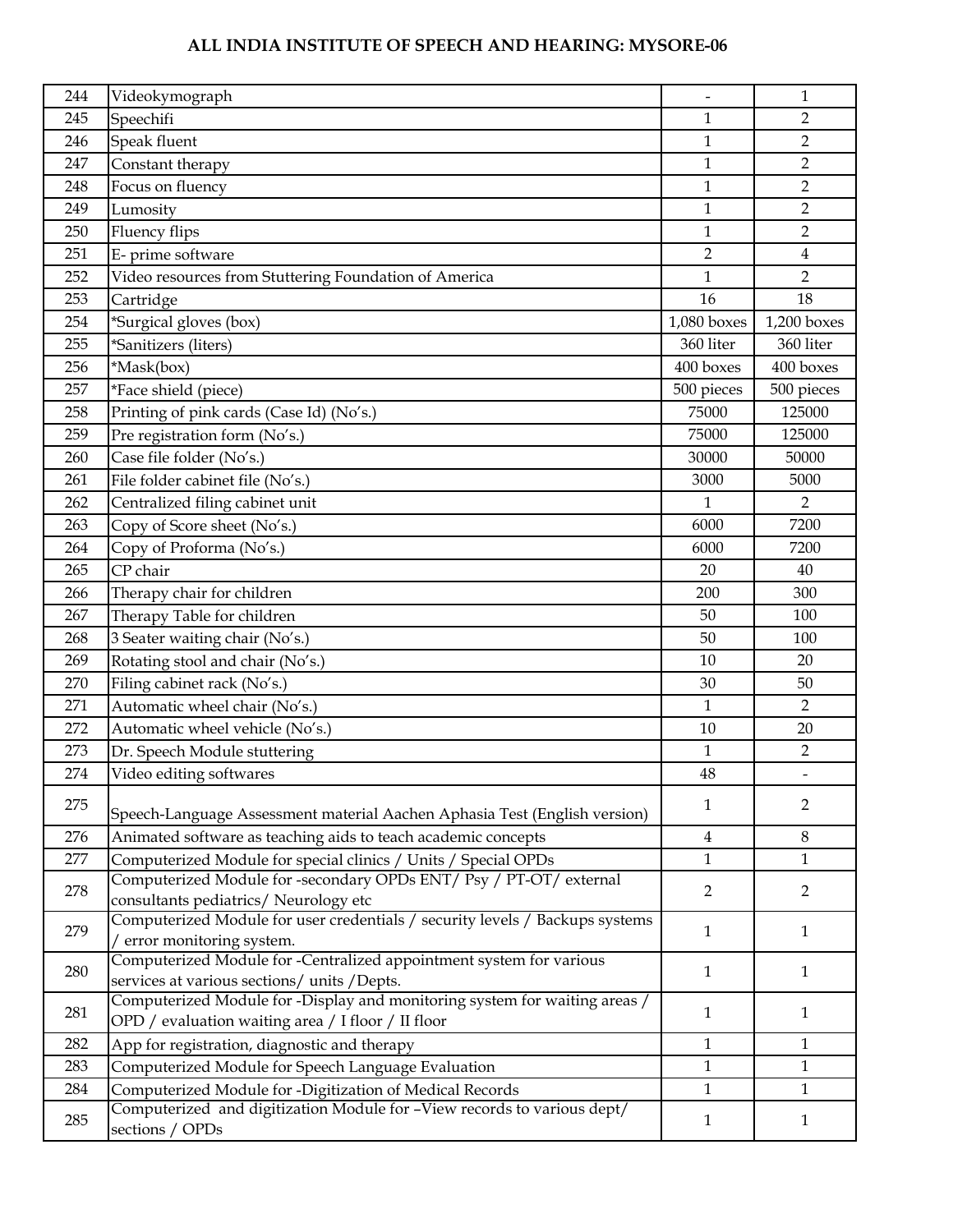| 286 | Computerized Module for - various departments / Section (diagnostic and | 1              | 1              |
|-----|-------------------------------------------------------------------------|----------------|----------------|
|     | therapy)                                                                |                |                |
| 287 | Pen drive (No's)                                                        | 35             | 50             |
| 288 | Head phone (No's)                                                       | 40             | 50             |
| 289 | Video Recorder (No's)                                                   | 15             | 20             |
| 290 | Voice recorder for all 9 special clinics/units                          | 45             | 60             |
| 291 | CD/DVD in packets                                                       | 90             | 180            |
| 292 | POP-7 (384) Polymer 3500 Series Each                                    | $\mathfrak{Z}$ | 5              |
| 293 | Conditioning Reagent 3500 Series Each                                   | 8              | 10             |
| 294 | Anode BFFR Container 3500 Series Each                                   | 8              | 10             |
| 295 | Septa - 96 well RUO 3500 Each                                           | 3              | 5              |
| 296 | Septa - Cathode Buffer CNTR 3500 RUO                                    | 3              | 5              |
| 297 | Cathode BFR container 3500 Series Each                                  | $\,8\,$        | 10             |
| 298 | Capillary Array 8 - CAP - 50cm RUO Each                                 | 3              | 5              |
| 299 | ION Ampliseq Lib Kit Plus, 96 RXN                                       | 5              | $\overline{7}$ |
| 300 | ION Ampliseq Exome RDY Kit - 4x2, 1                                     | 5              | $\overline{7}$ |
| 301 | QUBIT DSDNA HS Assay Kit - 500 1 Kit                                    | 6              | 8              |
| 302 | QUBIT Assay Tubes set of 500 - 1 set                                    | 3              | 5              |
| 303 | Hard shell plate blue - 96 well 20 Pcs Pk                               | 3              | 6              |
| 304 | QUBIT DSDNA BR Assay kits - 500 1 Kit                                   | 3              | 6              |
| 305 | ION Express Library Kit each                                            | $\mathfrak{Z}$ | 6              |
| 306 | FG - TCII Reaction PLT - 20 well - Barcode                              | 5              | $\overline{7}$ |
| 307 | BDT V3.1 RR - 100 & Seq. Buffer each                                    | 6              | $8\,$          |
| 308 | Dyna Beads MRNA Direct Micro Kit                                        | 3              | 5              |
| 309 | HI-DI Formamide 4x5ml bottle, each                                      | 6              | 9              |
| 310 | ION PI HI - Q Sequencing 200, Kit                                       | $\mathfrak{Z}$ | 6              |
| 311 | ION Ampliseq for ION Chef - DL 8, EA                                    | 5              | $\overline{7}$ |
| 312 | Ampliseq? Library Plus (96 Reactions) for Illumina®                     | 9              | 12             |
| 313 | Ampliseq? CD Indexes set A for Illumina® (96 indexes, 96 samples)       | 9              | 12             |
| 314 | Miseq Reagent Kit v2 (50-cycles)                                        | $\,8\,$        | 12             |
| 315 | 20 - Pack Miseq Reagent kit v2 (50 - cycles)                            | 6              | 9              |
| 316 | Miseq Reagent Kit v3 (150-cycle)                                        | 5              | $8\,$          |
| 317 | Miseq Reagent Nano kit v2 (300 - cycles)                                | 3              | 5              |
| 318 | Miseq Reagent Micro kit v2 (300 - cycles)                               | 3              | 5              |
| 319 | Agilent - 4150 Tape Station System                                      | $\mathbf{1}$   | $\mathbf{1}$   |
| 320 | Microarray                                                              | $\mathbf{1}$   | $\mathbf{1}$   |
| 321 | Liquid handler (Automated)                                              | $\mathbf{1}$   | $\overline{2}$ |
| 322 | Zeiss Microscope                                                        | $\overline{2}$ | $\mathfrak{Z}$ |
| 323 | <b>Biosafety Cabinet</b>                                                | $\overline{2}$ | $\overline{4}$ |
| 324 | Co <sub>2</sub> Incubators                                              | $\overline{2}$ | $\mathfrak{Z}$ |
| 325 | -80 freezers/cold room                                                  | $\mathbf{1}$   | $\mathbf{1}$   |
| 326 | Flow Cytometer/Cell Sorter                                              | $\mathbf{1}$   | $\mathbf{1}$   |
| 327 | Illumina Miseq/Nextseq/MGI sequencers                                   | $\mathbf{1}$   | $\mathbf{1}$   |
| 328 | Percussion instruments                                                  | 25             | 25             |
| 329 | Photocopier machine                                                     | $\mathbf{1}$   | $\overline{2}$ |
| 330 | Laser printers                                                          | $\overline{4}$ | 8              |
| 331 | String instruments                                                      | 20             | 20             |